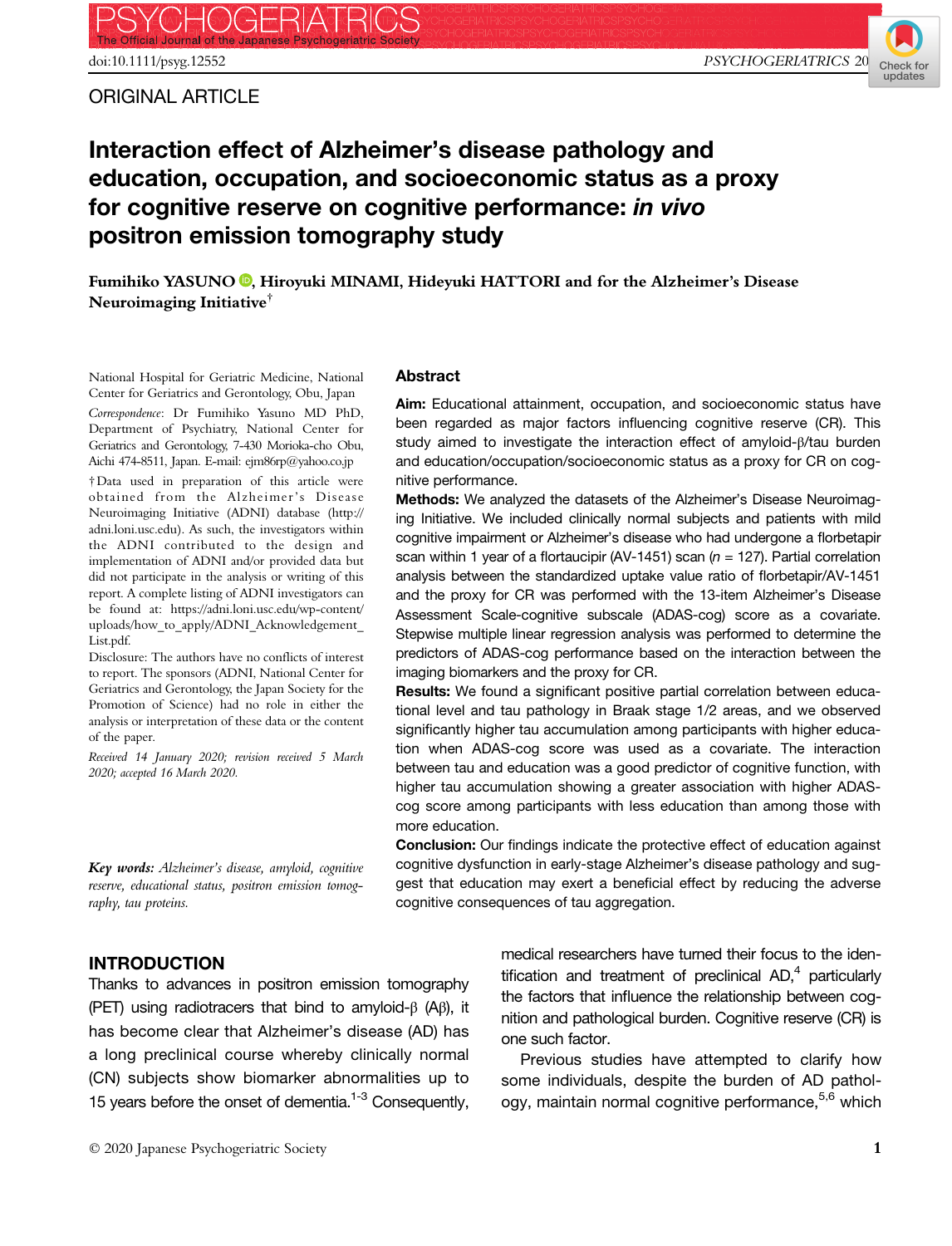decreases the risk or delays the appearance of symptomatic AD.<sup>7,8</sup> With regard to CR, it has been postulated that individual differences in the cognitive processes or neural networks underlying task performance allow some people to cope better than others with brain damage. $8$  It is believed that greater CR compensates for the damage due to neurodegeneration: individuals with high CR cope better with the onset of dementia and can maintain a normal cognitive level for a longer time than individuals with low CR.<sup>9-11</sup> Patients with AD who have high CR should have more advanced AD pathology than those with low CR but the same level of cognitive dysfunction.<sup>6</sup>

Previous PET studies using radiotracers that bind to Aβ demonstrated that amyloid accumulation has a weak but continual effect on brain function.<sup>12-14</sup> Recently, the availability of radiotracers that bind to tau (e.g.<sup>18</sup>F-flortaucipir (AV-1451)<sup>15</sup>) has allowed in vivo imaging of tau pathology. Rentz et al. examined whether intelligence quotient as a proxy for CR modified the effect of tau and/or amyloid on cognitive function in clinical and preclinical AD. $13$  They showed that intelligence quotient may protect against AD processes and can enable some patients to maintain stable cognitive function despite increased tau and Aβ burden.<sup>13</sup>

Educational attainment, occupation, and socioeconomic status (SES) have been regarded as major factors reflecting or influencing CR.<sup>7,12,14,16-18</sup> Education mainly reflects the intellectual and environmental factors during the early-life stage, while occupation and SES are related to those at the mid- to late-life stage. However, no study has assessed the interaction effect of AD pathology and education, occupation, and SES as a proxy for CR on cognitive performance. In this study, we investigated the interaction between Aβ/tau burden and education/occupation/SES in a sample of CN subjects and patients with mild cognitive impairment (MCI) or AD. Our aim was to examine whether intellectual and environmental factors affecting CR during the early-life stage and/or the middle- to late-life stage can protect against AD pathology.

### **METHODS**

Data used in the preparation of this article were obtained from the Alzheimer's Disease Neuroimaging Initiative (ADNI) database ([http://adni.loni.usc.edu\)](http://adni.loni.usc.edu/). The ADNI was launched in 2003 as a public–private

partnership; it is led by Michael W. Weiner, MD, the principal investigator. The primary goal of ADNI has been to test whether serial magnetic resonance imaging, PET, other biological markers, and clinical and neuropsychological assessments can be combined to measure the progression of MCI and early AD. For up-to-date information, see<http://www.adni-info.org>. Approval has been obtained from the appropriate institutional review boards. Written informed consent was obtained from all ADNI participants before the study.

#### **Participants**

This study consisted of patients diagnosed with MCI or AD and CN subjects. The inclusion criteria for CN were a Mini-Mental State Examination (MMSE) score of 24–30 and the absence of depression, MCI, and dementia. For patients with MCI, the criteria were an MMSE score of 24–30, objective memory loss measured by education-adjusted scores on the Wechsler Memory Scale Logical Memory II, a Clinical Dementia Rating of 0.5, the absence of significant levels of impairment in other cognitive domains, essentially preserved activities of daily living, and an absence of dementia. For participants with AD, the criteria were an MMSE score of 20–26 and probable AD according the National Institute of Neurological and Communicative Disorders and Stroke and the Alzheimer's Disease and Related Disorders Association criteria.<sup>19</sup>

We included ADNI-2 and ADNI-3 data, with no duplicate entries, from subjects aged 60–80 years (inclusive) who had undergone a florbetapir (AV-45) scan within 1 year of an AV-1451 scan (total,  $n = 189$ ; CN,  $n = 134$ ; MCI,  $n = 44$ ; AD,  $n = 11$ ). Information on education, occupation, and SES index classification was complete for all subjects. The subjects had also undergone neuropsychological assessment within 1 year of both AV-45 and AV-1451 PET imaging. We excluded subjects who were taking antidementia, antidepressant, and/or other behavioural medication (CN,  $n = 33$ ; MCI,  $n = 20$ ; AD,  $n = 9$ ). Finally, we used the data from 127 subjects for the analysis.

The sample for analysis consisted of 101 CN individuals and 26 individuals diagnosed with either MCI  $(n = 24)$  or mild AD dementia  $(n = 2)$ . Those with MCI and AD were placed in a single group (MCI/AD group). For all participants, general data (i.e. age, sex, years of education, primary occupation during most of adult life, MMSE score, and 13-item Alzheimer's Disease Assessment Scale-cognitive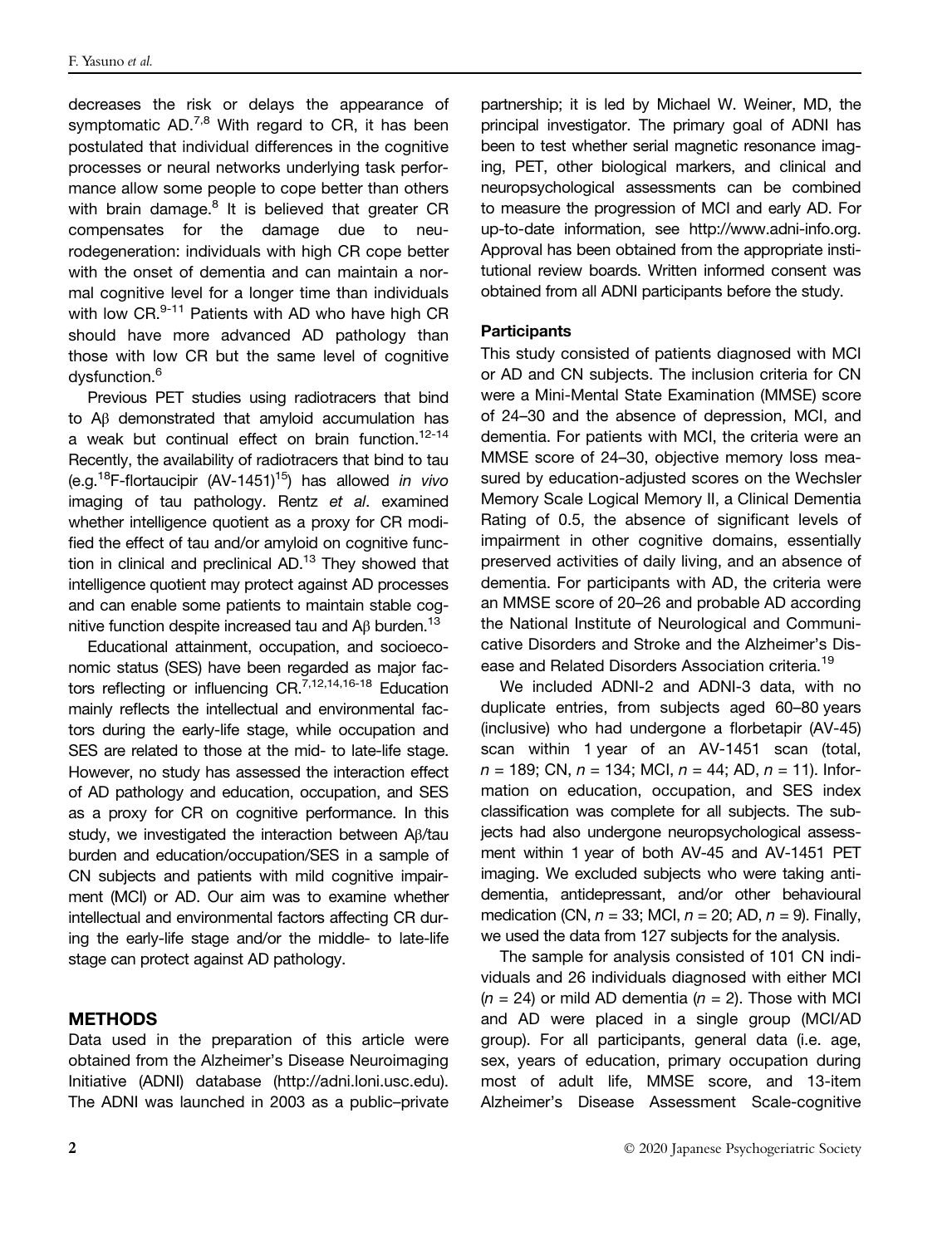subscale (ADAS-cog) score) were extracted from the ADNI databases.

Education and occupation were examined as proxy candidates for CR. Occupation was coded as 1–9 based on the Hollingshead Index of Social Status  $(HI)^{20}$ ; educational level was graded on a 1–7 scale. Occupation was coded based on a full-time job or, if it was the only source of income for the subject, a parttime job. Education was coded based on the highest year of schooling completed by the subject. Further, SES was calculated as another proxy for CR based on the education and occupation scores by using the following equation: HI = education level  $\times$  3 + occupation  $\times$  5.<sup>20</sup> HI was categorized into four groups: group 1, score <29; group 2, score 29–41; group 3, score 42–53; and group 4, score >53.

#### Analysis of Aβ and tau PET

The neuroimaging data were also obtained from the ADNI databases [\(https://ida.loni.usc.edu\)](https://ida.loni.usc.edu) for our study. Data for  $^{18}F-AV-1451$  imaging from ADNI-2 and ADNI-3 were analyzed in this study, and AV-45 scans were collected within 1 year of the AV-1451 scans. The acquisition protocol and image preprocessing of these data are publicly available on the ADNI website [\(http://adni.loni.usc.edu/\)](http://adni.loni.usc.edu/). Details of ADNI methods for image acquisition and processing can be found at [www.adni-info.org/methods](http://www.adni-info.org/methods).

The dataset indicates the mean AV-45 uptake in cortical grey matter-weighted florbetapir in the regions of interest (ROIs) for all participants. The ROIs included the bilateral frontal, anterior/posterior cingulate, lateral parietal, and lateral temporal cortices, as defined by the ADNI group. ROI-based AV-45 standardized uptake value ratios (SUVRs) were calculated with reference to the AV-45 uptake mean of the whole cerebellum. The details of the data processing method are described in 'UC Berkeley- AV45 Analysis Methods' which is available online ([https://ida.](https://ida.loni.usc.edu/) [loni.usc.edu/](https://ida.loni.usc.edu/)).

For the dataset of AV-1451, tracer retention was quantified in ROIs that anatomically approximate the pathological stages of tangle deposition delineated by Braak and Braak.<sup>21</sup> Weighted mean SUVR was calculated from three composite ROIs that correspond to the anatomical definitions of Braak stages 1/2 (entorhinal cortex and hippocampus), 3/4 (limbic), and 5/6 (neocortical) with reference to the AV-1451 uptake mean of the inferior cerebellum. The details of the data processing method are described in 'UC Berkeley-Flortaucipir (AV-1451) Processing Methods' which is available online [\(https://ida.loni.usc.edu/\)](https://ida.loni.usc.edu/).

#### **Statistics**

Differences in demographic characteristics between the CN and MCI /AD groups were examined with ttests for continuous variables and  $\chi^2$  tests for dichotomous variables.

Partial correlation analysis between the mean SUVR of AV-45/AV-1451 from composite ROIs and the CR proxy (level of education, occupation, and SES (HI)) for all subjects was evaluated with age, sex, clinical status (CN and MCI /AD), and ADAS-cog score as covariates. Mean SUVR values of AV-45/ AV-1451 from composite ROIs were compared between groups of lower and higher CR proxy (level of education, occupation, and SES (HI)) with ANCOVA using age, sex, clinical status, and ADAS-cog score as covariates.

In addition, a stepwise backward deletion multiple linear regression analysis was performed to determine the predictors of ADAS-cog performance; the analysis was based on the interaction between the PET biomarker (AV-45 and/or AV-1451 SUVR) and the CR proxy for which the analysis showed a relationship. The dependent variable was the ADAS-cog score, and the independent variables were age, sex, clinical status, PET biomarker, the proxy for CR, and the interaction between the PET biomarker and the proxy for CR.

Statistical analysis was performed with SPSS for Windows 23.0 (IBM Japan, Tokyo, Japan). Statistical tests were two-tailed, and significance was defined as  $P < 0.05/n$  using Bonferroni's correction (where n refers to the number of multiple comparisons).

### RESULTS

### Demographic characteristics

The demographic characteristics of the CN and MCI/AD groups are displayed in Table 1. There were no differences between groups in terms of sex, age, level of education, occupation, and SES (HI). We found no significant difference in MMSE scores between the groups, but the MCI/AD group had significantly higher ADAS-cog scores. Cortical Aβ accumulation was similar between the groups, but the MCI/AD group had higher levels of tau in the measured brain areas.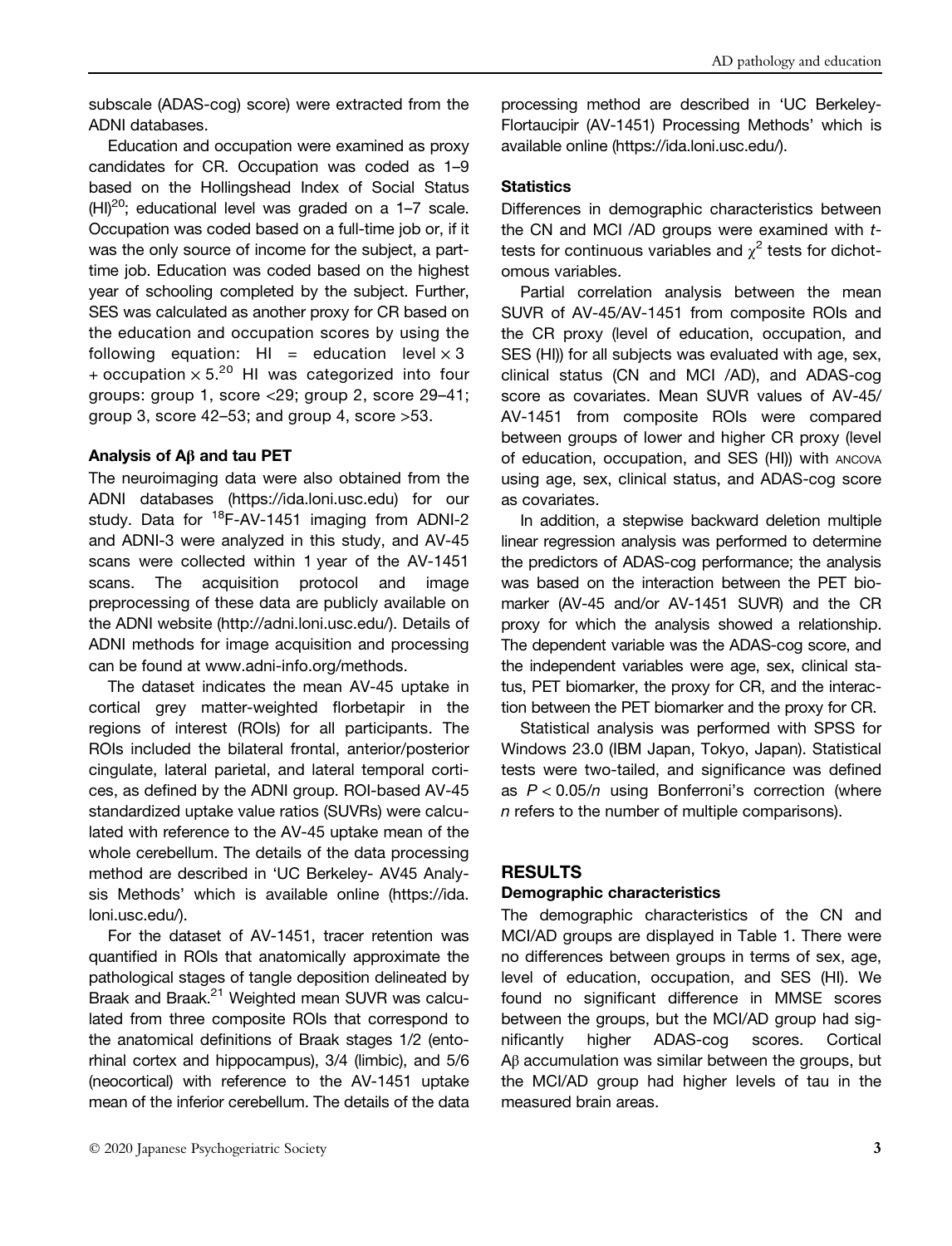| Table 1 Descriptive characteristics of clinically normal (CN) subjects and patients with mild cognitive impairment (MCI) or Alzheimer's dis- |  |  |
|----------------------------------------------------------------------------------------------------------------------------------------------|--|--|
| ease (AD)                                                                                                                                    |  |  |

| Characteristic/test <sup>†</sup>          | All                    | <b>CN</b>              | MCI/AD                 | t or $\chi^2$ | $P$ -value |
|-------------------------------------------|------------------------|------------------------|------------------------|---------------|------------|
| n                                         | 127                    | 101                    | 26 (24 MCI, 2 AD)      |               |            |
| Men/women (n)                             | 62/65                  | 46/55                  | 16/10                  | 2.12          | 0.15       |
| Age (years)                               | $72.4 \pm 4.6$ (61-80) | $72.1 \pm 4.5$ (61-80) | $73.3 \pm 5.1$ (61-80) | 1.13          | 0.26       |
| Education (years)                         | $16.9 \pm 2.4$ (12–20) | $17.0 \pm 2.2$ (12–20) | $16.3 \pm 2.8$ (12-20) | 1.23          | 0.23       |
| Education (HI score 1-7)                  | $6.2 \pm 1.0(4 - 7)$   | $6.3 \pm 0.9$ (4-7)    | $6.0 \pm 1.1 (4 - 7)$  | 1.34          | 0.18       |
| Occupation (HI score 1-9)                 | $7.5 \pm 1.5$ (2-9)    | $7.7 \pm 1.3$ (3-9)    | $7.0 \pm 1.9$ (2-9)    | 1.61          | 0.12       |
| SES (HI)                                  | $56.4 \pm 9.5$ (22-66) | $57.2 \pm 8.5$ (30-66) | $53.2 \pm 12.3$        | 1.57          | 0.13       |
|                                           |                        |                        | $(22 - 66)$            |               |            |
| <b>MMSE</b>                               | $29.1 \pm 1.3$ (23-30) | $29.2 \pm 1.0$ (26-30) | $28.6 \pm 2.1$ (23-30) | 1.49          | 0.15       |
| ADAS-cog                                  | $12.2 + 4.9$           | $11.3 \pm 3.8$         | $15.6 \pm 6.9$         | 3.01          | $0.005 *$  |
|                                           | $(2.00 - 29.67)$       | $(2.00 - 20.33)$       | $(3.00 - 29.67)$       |               |            |
| Cortical AV-45 SUVR                       | $1.11 \pm 0.16$        | $1.10 \pm 0.15$        | $1.14 \pm 0.21$        | 0.91          | 0.37       |
|                                           | $(0.90 - 1.71)$        | $(0.90 - 1.71)$        | $(0.92 - 1.66)$        |               |            |
| Braak 1/2 AV-1451 SUVR (entorhinal cortex | $1.27 \pm 0.21$        | $1.24 \pm 0.18$        | $1.41 \pm 0.28$        | 2.97          | $0.006 *$  |
| and hippocampus)                          | $(0.93 - 1.94)$        | $(0.93 - 1.89)$        | $(1.08 - 1.94)$        |               |            |
| Braak 3/4 AV-1451 SUVR (limbic)           | $1.39 \pm 0.17$        | $1.36 \pm 0.15$        | $1.50 \pm 0.18$        | 3.74          | $0.0003 *$ |
|                                           | $(1.07 - 2.03)$        | $(1.07 - 2.03)$        | $(1.29 - 1.97)$        |               |            |
| Braak 5/6 AV-1451 SUVR (neocortical)      | $1.44 \pm 0.16$        | $1.42 \pm 0.15$        | $1.53 \pm 0.15$        | 3.23          | $0.002*$   |
|                                           | $(1.13 - 2.09)$        | $(1.13 - 2.09)$        | $(1.25 - 1.96)$        |               |            |

\* <sup>P</sup> < 0.05. †Data are presented as mean SD (range) unless otherwise indicated. SES, socioeconomic status; HI, Hollingshead Index of Social Status; MMSE, Mini-Mental State Examination; ADAS-cog, 13-item Alzheimer's Disease Assessment Scale-cognitive subscale; SUVR, standardized uptake value ratio; AV-45, florbetapir; AV-1451, flotaucipir.

# Partial correlation between education/ occupation/SES and AV-45/AV-1451 SUVR

We found a significant partial correlation between level of education and tau accumulation in Braak stage 1/2 areas, including the entorhinal cortex and hippocampus, with age, sex, clinical status, and ADAS-cog score as covariates (Table 2; Fig. 1). We did not observe a relationship between level of education and cortical amyloid or tau accumulation in Braak stage 3/4 and 5/6 areas. We did not find a significant partial correlation between occupation/SES and accumulation of amyloid/tau (Table 2).

## Comparison of SUVRs between the groups with lower and higher levels of education/ occupation/SES

We found a significantly larger tau accumulation in Braak stage 1/2 areas in the group with a higher level of education, with age, sex, clinical status, and ADAScog score as covariates. We did not observe a difference in cortical amyloid or tau accumulation in Braak stage 3/4 and 5/6 areas (Table 3). We found no significant difference in covariates between the groups according to level of education (lower vs higher): age: 71.8  $\pm$  4.6 and 72.7  $\pm$  4.6 years (t = 1.09, P = 0.28); sex (men/women): 26/32 and 37/32 ( $\chi^2$  = 0.98,  $P = 0.32$ ); clinical status (MCI + AD/CN): 13/45 and 13/56  $(\chi^2 = 0.25, P = 0.62)$ ; ADAS-cog score: 13.0  $\pm$  5.5 and 11.4  $\pm$  4.3 (t = 1.81, P = 0.07).

We did not find a significant difference in amyloid or tau accumulation between groups according to occupation or SES (lower vs higher) (Table 3).

Table 2 Partial correlation between education/occupation and AV-45/AV-1451 standardized uptake value ratios (SUVRs)†

| Variable                             | r        | P-value  |
|--------------------------------------|----------|----------|
| Education level (HI score)           |          |          |
| Cortical AV-45 SUVR                  | 0.08     | 0.37     |
| Braak 1/2 AV-1451 SUVR (entorhinal   | 0.26     | $0.003*$ |
| cortex and hippocampus)              |          |          |
| Braak 3/4 AV-1451 SUVR (limbic)      | 0.15     | 0.10     |
| Braak 5/6 AV-1451 SUVR (neocortical) | 0.06     | 0.51     |
| Occupation (HI score)                |          |          |
| Cortical AV-45 SUVR                  | 0.09     | 0.30     |
| Braak 1/2 AV-1451 SUVR (entorhinal   | 0.10     | 0.27     |
| cortex and hippocampus)              |          |          |
| Braak 3/4 AV-1451 SUVR (limbic)      | $-0.003$ | 0.97     |
| Braak 5/6 AV-1451 SUVR (neocortical) | $-0.07$  | 0.47     |
| SES (HI)                             |          |          |
| Cortical AV-45 SUVR                  | 0.10     | 0.27     |
| Braak 1/2 AV-1451 SUVR (entorhinal   | 0.16     | 0.07     |
| cortex and hippocampus)              |          |          |
| Braak 3/4 AV-1451 SUVR (limbic)      | 0.05     | 0.62     |
| Braak 5/6 AV-1451 SUVR (neocortical) | $-0.03$  | 0.73     |

 $*P < 0.0125$  (0.05/4). <sup>†</sup> Partial correlation with age, sex, clinical status, and Alzheimer's Disease Assessment Scale-cognitive subscale score as covariates. SES, socioeconomic status; HI, Hollingshead Index of Social Status; AV-45, florbetapir; AV-1451, flotaucipir.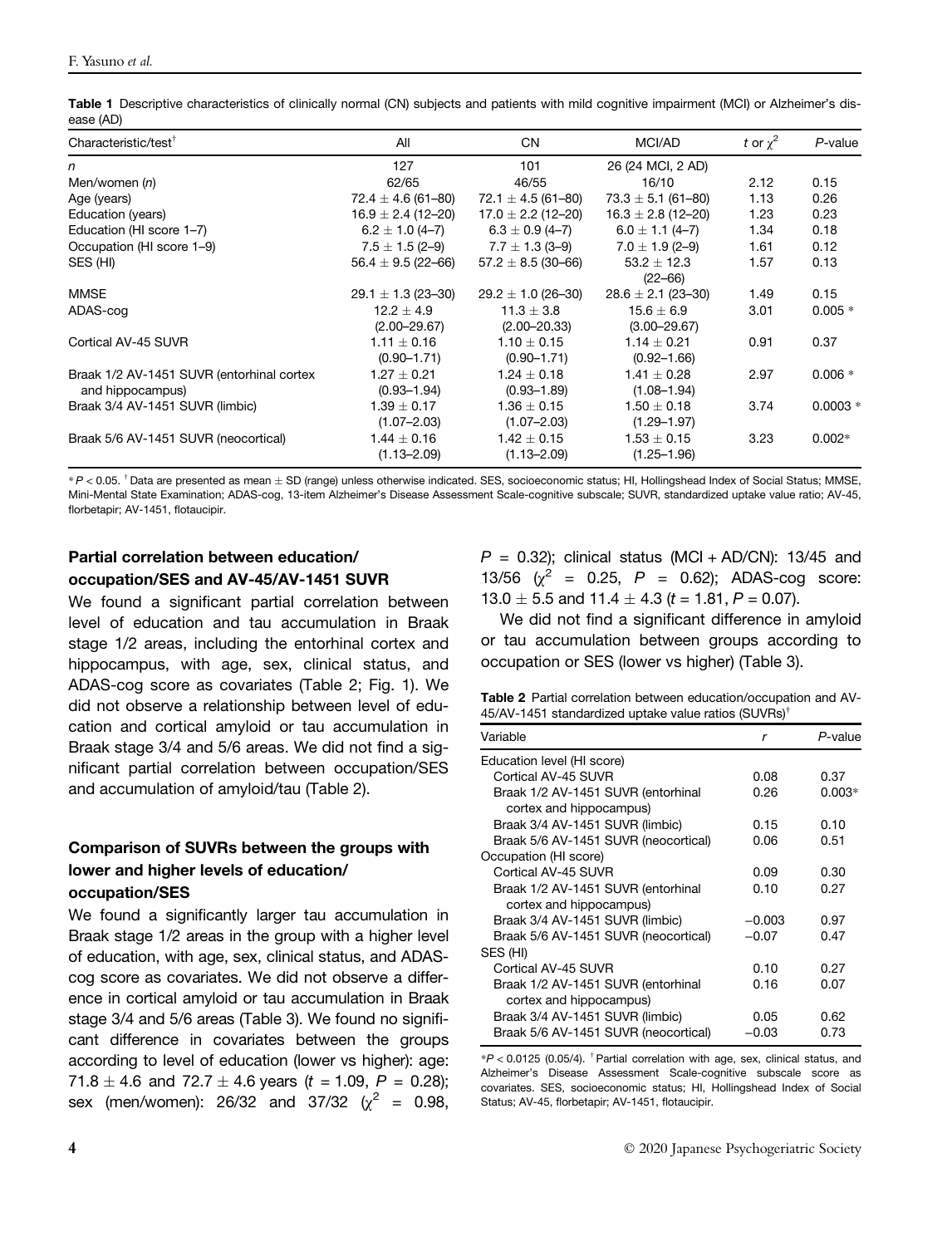

Figure 1 Scatter plot of individual AV-1451 standardized uptake value ratios (SUVRs) in Braak stage 1/2 areas and the level of education after adjustment for age, sex, clinical status, and 13-item Alzheimer's Disease Assessment Scale-cognitive subscale-13 score. Open circles represent clinically normal subjects. Filled circles represent patients with mild cognitive impairment. The line shows the linear fit of AV-1451 SUVR in Braak stage 1/2 stage areas and level of education data.

## Results of multiple linear regression analyses for predicting ADAS-cog score

Stepwise backward deletion multiple linear regression analysis was performed to determine which factors were the best predictors of cognitive ability (Table 4). The dependent variable was the ADAS-cog score. The independent variables were age, sex, clinical status, education (HI score), tau (AV-1451 SUVR in Braak stage 1/2 areas), and the interaction of tau and education (tau  $\times$ education). Sex and education were removed, and age, clinical status, tau, and interaction between tau and education remained in the final model as predictors of ADAS-cog score (Table 4). The interaction between tau and education indicated that higher tau accumulation led to a stronger relationship with higher ADAS-cog score among participants with a lower level of education than among those with a higher level. Figure 2 shows a visual representation of the association between slope in ADAS-cog score and tau accumulation in the groups with lower and higher levels of education after adjustment for age and clinical status.

Table 3 Comparison of standardized uptake value ratios (SUVRs) between lower and higher educational level, occupation, or socioeconomic status

|                                                               |                 | SUVR (mean $\pm$ SE) <sup>†,‡,§</sup> | <b>ANCOVA</b> |            |  |
|---------------------------------------------------------------|-----------------|---------------------------------------|---------------|------------|--|
| Factors and regions                                           | Lower           | Higher                                | $F_{1,121}$   | $P$ -value |  |
| Education                                                     |                 |                                       |               |            |  |
| n                                                             | 58              | 69                                    |               |            |  |
| Years of education                                            | $12 - 16$       | $17 - 20$                             |               |            |  |
| HI score (range)                                              | $4 - 6$         | $\overline{7}$                        |               |            |  |
| Cortical AV-45 SUVR                                           | $1.09 + 0.15$   | $1.12 + 0.15$                         | 1.12          | 0.29       |  |
| Braak 1/2 AV-1451 SUVR (entorhinal cortex and<br>hippocampus) | $1.22 \pm 0.18$ | $1.31 \pm 0.18$                       | 7.45          | $0.007*$   |  |
| Braak 3/4 AV-1451 SUVR (limbic)                               | $1.37 \pm 0.15$ | $1.41 \pm 0.15$                       | 2.57          | 0.11       |  |
| Braak 5/6 AV-1451 SUVR (neocortical)                          | $1.43 \pm 0.14$ | $1.45 \pm 0.14$                       | 0.49          | 0.49       |  |
| Occupation                                                    |                 |                                       |               |            |  |
| n                                                             | 55              | 72                                    |               |            |  |
| HI score (range)                                              | $2 - 7$         | 8                                     |               |            |  |
| Cortical AV-45 SUVR                                           | $1.11 \pm 0.16$ | $1.10 \pm 0.15$                       | 0.04          | 0.85       |  |
| Braak 1/2 AV-1451 SUVR (entorhinal cortex and<br>hippocampus) | $1.27 \pm 0.19$ | $1.27 \pm 0.19$                       | 0.01          | 0.93       |  |
| Braak 3/4 AV-1451 SUVR (limbic)                               | $1.41 \pm 0.16$ | $1.38 \pm 0.15$                       | 0.91          | 0.34       |  |
| Braak 5/6 AV-1451 SUVR (neocortical)                          | $1.47 \pm 0.15$ | $1.43 \pm 0.14$                       | 2.28          | 0.13       |  |
| SES (HI)                                                      |                 |                                       |               |            |  |
| n                                                             | 48              | 69                                    |               |            |  |
| HI score (range)                                              | $1 - 3$         | 4                                     |               |            |  |
| Cortical AV-45 SUVR                                           | $1.09 \pm 0.15$ | $1.12 \pm 0.15$                       | 1.28          | 0.26       |  |
| Braak 1/2 AV-1451 SUVR (entorhinal cortex and<br>hippocampus) | $1.25 \pm 0.19$ | $1.29 \pm 0.19$                       | 1.14          | 0.29       |  |
| Braak 3/4 AV-1451 SUVR (limbic)                               | $1.39 \pm 0.15$ | $1.39 \pm 0.15$                       | 0.04          | 0.84       |  |
| Braak 5/6 AV-1451 SUVR (neocortical)                          | $1.45 \pm 0.15$ | $1.44 \pm 0.14$                       | 0.41          | 0.52       |  |

 $*P < 0.0125$  (0.05/4). <sup>†</sup>Data are presented as mean  $\pm$  SE unless otherwise indicated.  $*$  ANCOVA with age, sex, clinical status, and 13-item Alzheimer's Disease Assessment Scale-cognitive subscale (ADAS-cog) score as covariates. <sup>§</sup>SUVR values were adjusted for age, sex, clinical status, and ADAS-cog score. SES, socioeconomic status; HI, Hollingshead Index of Social Status; AV-45, florbetapir; AV-1451, flortaucipir.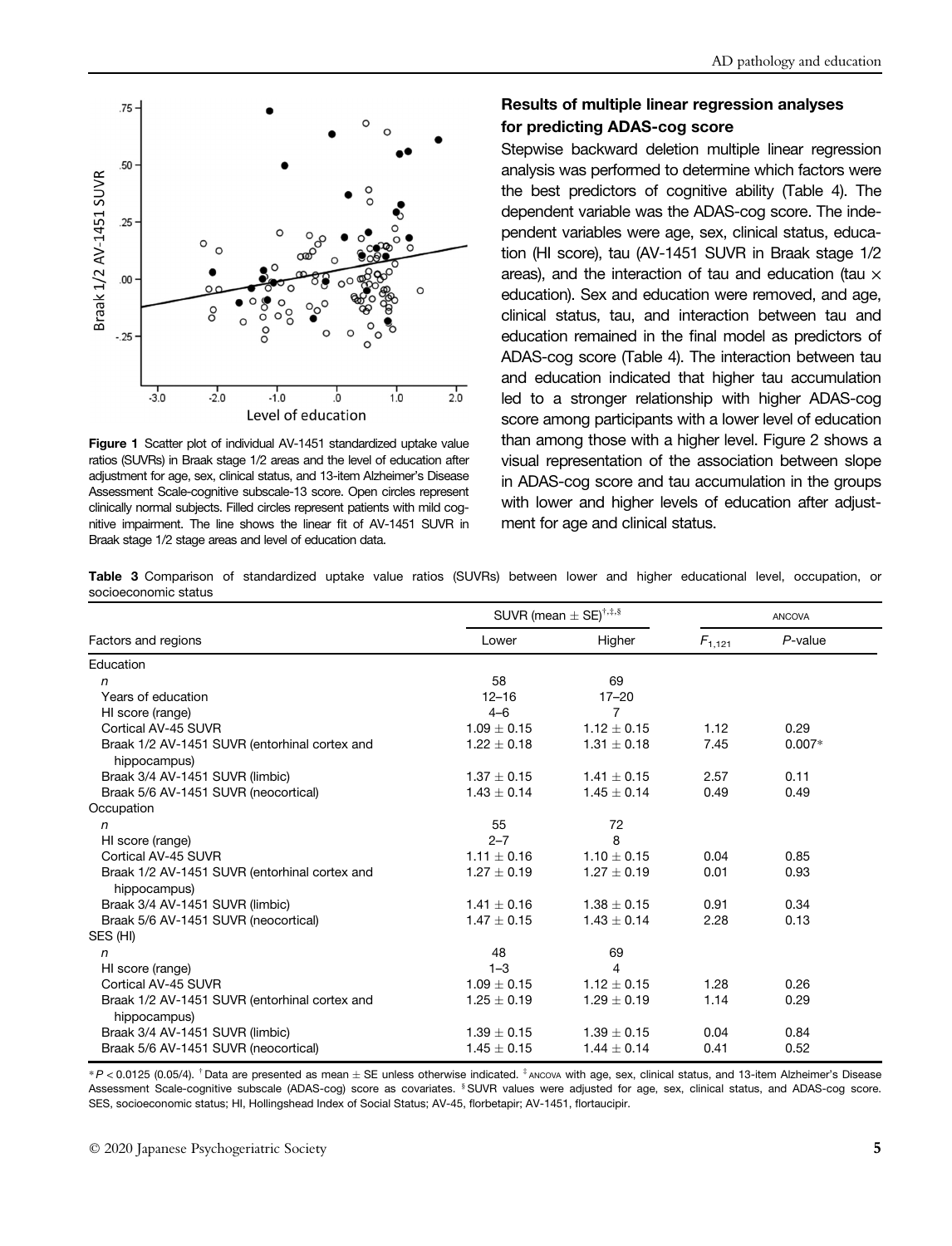| Table 4 Results of a stepwise backward deletion multiple linear regression analysis predicting the 13-item Alzheimer's Disease Assessment |  |  |
|-------------------------------------------------------------------------------------------------------------------------------------------|--|--|
| Scale-cognitive subscale score                                                                                                            |  |  |

| Step                                                   |         | β       | $P$ -value | F     | d.f.   | P-value | Adjusted $R^2$ |
|--------------------------------------------------------|---------|---------|------------|-------|--------|---------|----------------|
| Model 1                                                |         |         |            | 9.16  | 6, 120 | < 0.001 | 0.28           |
| Age                                                    | 1.80    | 0.15    | 0.07       |       |        |         |                |
| Sex                                                    | $-0.79$ | $-0.07$ | 0.43       |       |        |         |                |
| Education (HI score)                                   | 1.51    | 0.65    | 0.13       |       |        |         |                |
| Clinical status                                        | 3.07    | 0.25    | 0.003      |       |        |         |                |
| Braak 1/2 AV-1451 SUVR                                 | 2.68    | 1.22    | 0.008      |       |        |         |                |
| Braak $1/2$ AV-1451 SUVR $\times$ education (HI score) | $-2.21$ | $-1.44$ | 0.03       |       |        |         |                |
| Model 2                                                |         |         |            | 10.90 | 5, 121 | < 0.001 | 0.28           |
| Age                                                    | 2.12    | 0.17    | 0.04       |       |        |         |                |
| Education (HI score)                                   | 1.49    | 0.64    | 0.14       |       |        |         |                |
| Clinical status                                        | 3.31    | 0.27    | 0.001      |       |        |         |                |
| Braak 1/2 AV-1451 SUVR                                 | 2.60    | 1.17    | 0.01       |       |        |         |                |
| Braak $1/2$ AV-1451 SUVR $\times$ education (HI score) | $-2.17$ | $-1.41$ | 0.03       |       |        |         |                |
| Model 3                                                |         |         |            | 12.94 | 4, 122 | < 0.001 | 0.28           |
| Age                                                    | 1.92    | 0.15    | 0.06       |       |        |         |                |
| Clinical status                                        | 3.25    | 0.26    | 0.001      |       |        |         |                |
| Braak 1/2 AV-1451 SUVR                                 | 4.26    | 0.53    | < 0.001    |       |        |         |                |
| Braak $1/2$ AV-1451 SUVR $\times$ education (HI score) | $-3.89$ | $-0.46$ | < 0.001    |       |        |         |                |

HI, Hollingshead Index of Social Status; d.f., degrees of freedom; SUVR, standardized uptake value ratio.

#### **DISCUSSION**

To our knowledge, this is the first in vivo PET imaging study to assess the interaction effect of AD



Figure 2 Scatter plot of individual 13-item Alzheimer's Disease Assessment Scale-cognitive subscale (ADAS-cog) scores and AV-1451 standardized uptake value ratios (SUVRs) in Braak stage 1/2 areas in subjects according to educational level after adjustment for age and clinical state. Open circles represent subjects with a lower education level. Filled circles represent subjects with a higher education level. The line shows the linear fit of ADAS-cog score and AV-1451 SUVR in Braak stage 1/2 areas data in the groups with higher (solid line) and lower (dashed line) levels of education.

pathology and education, occupation, and SES as a proxy for CR on cognitive performance. We found a significant positive correlation between educational level and tau pathology in Braak stage 1/2 areas and, when age, sex, clinical status, and ADAS-cog score were considered as covariates, a significantly larger tau accumulation in the same areas in the higher level of education group. The interaction between tau and education was a good predictor of cognitive function: higher tau accumulation led to a stronger relationship with higher ADAS-cog score among participants with a lower level of education than among those with a higher level. These findings are in line with the CR theory and with a number of previous neuroimaging studies, indicating a compensatory effect of education against the accumulation of pathological damage.<sup>22</sup> In other words, our findings suggest that, at least in the early stage of AD pathology, education compensates for neurodegeneration and allows the maintenance of patients' cognitive performance as previously argued by others.<sup>22-25</sup>

In this sample, the relationship between education and amyloid aggregation showed no statistical significance  $(P = 0.37)$ , whereas the relationship between education and tau aggregation in Braak stage 1/2 areas was significant  $(P = 0.003)$ . The increased strength of the relationship between tau and education compared to Aβ may be associated with the more proximal association of tau to cognitive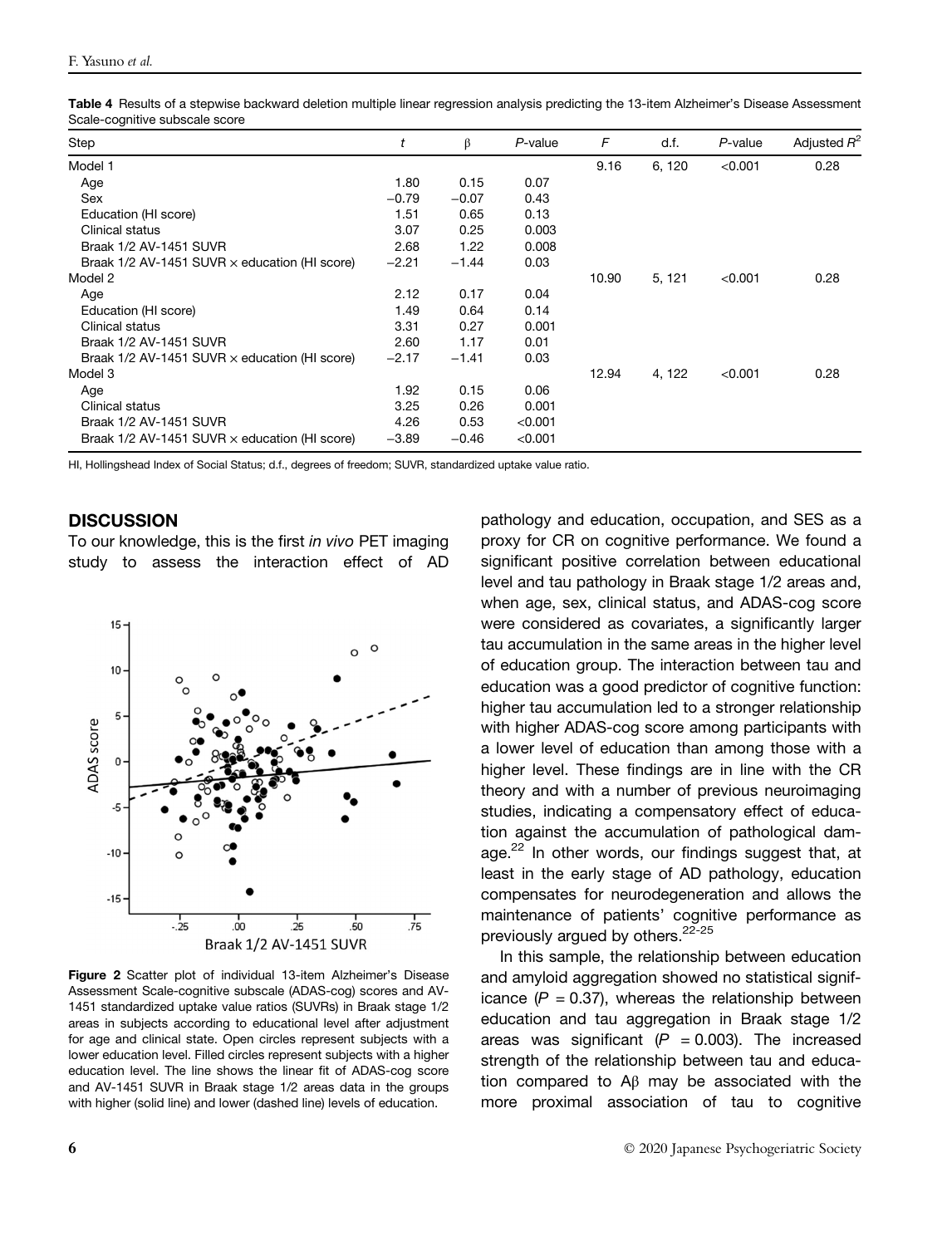dysfunction.26,27 Overall, our findings support the idea that education as a proxy for CR may protect against AD pathology. The relationship between education and tau only in the Braak stage 1/2 areas further indicates the possibility that education provides a protective effect, especially in early-stage AD, when pathology has started to spread within Braak stage 1/2 areas.

The mechanism by which education provides these effects is unknown. Higher educational attainment may be suggestive of early cognitive enrichment, which may increase neuronal signalling, neurogenesis, and synaptic plasticity.<sup>28,29</sup> Alternatively, educational achievement may be a marker for those with high pre-existing neural or cognitive capacity. These factors may be related to CR. In contrast, we found no significant relationship between tau pathology and occupation/SES, which is directly associated with lifelong mental and cognitive stimulation. Higher occupation/SES is often associated with higher intelligence and a healthier lifestyle, less disease, and lower exposure to toxic factors because of a better environment. Although we expected that individuals with higher occupation/SES had better intellectual and environmental factors at the mid- to late-life stage, protection against AD pathology was not observed in them. One explanation for the relationship between protection against AD pathology and education, but not occupation/SES, might be that these are mainly determined by intellectual and environmental factors during the early-life stage, and their effect in the midlife stage may be smaller. Further study is necessary to verify this speculation.

In our previous study, we found significantly larger cortical Aβ accumulation in CN subjects with a low level of education than in subjects with a high level of education.<sup>30</sup> Our previous findings suggested that education in the early-life stage has a negative relationship with Aβ deposition. This suggestion is not inconsistent with the CR hypothesis. More educated people might be prone to a greater inhibitory effect against Aβ deposition in the early stage of AD pathology. At the same time, they have a greater CR capacity, and for dementia to manifest, greater pathological changes are required. However, in this study, no relationship was found between level of education and Aβ deposition. The discrepancies in the findings between these two studies may be due to the differences in the number of participants and population

background. The ADNI may include individuals with relatively high social status, which would cause potential population bias. Indeed, the percentage of individuals who completed tertiary education was 73.2% in this study versus 46.7% in our previous study.

There are several limitations to our study. First, because we excluded subjects who were taking antidementia, antidepressant, and/or other behavioural medication, a relatively small number of patients with MCI or AD dementia was included in our study, which limits the applicability of our results to latestage AD pathology. As to the possibility that the inclusion of small number of AD patients  $(n = 2)$  drove the observed results, it is unlikely: we found no change in the results with a subanalysis excluding the AD patients (data not shown). Second, we analyzed only the cross-sectional datasets of the ADNI, which did not allow us to examine the direct causality between educational attainment and AD-related biomarkers based on brain imaging. Third, unlike a recent report that indicated a modifying effect of CR on A $\beta$  deposition in apolipoprotein E4 carriers.<sup>31</sup> we could not examine this association as genotyping of apolipoprotein E4 was not performed in the entire sample. Lastly, our findings might be, at least in part, attributable to the sampling bias of the ADNI study per se, because ADNI participants were those who had access to research institutes or major psychiatric hospitals in the USA and had some interest in participating in this study. This kind of bias would especially affect SES. However, we emphasize that we were still able to identify the significant effect of interaction between tau and education on cognitive function despite the possibly skewed distribution of the data used in this study.

In summary, we found that the interaction between tau and education was a good predictor of cognitive function and that larger tau accumulation had a stronger relationship with higher ADAS-cog score among participants with a lower level of education than among those with a higher level. Our findings provide further evidence of the protective effect of education on cognitive dysfunction in the early stage of AD pathology and indicate that education may decrease the adverse cognitive consequences of tau aggregation. However, we found no significant relationship between the tau pathology and occupation/ SES, which is directly associated with lifelong mental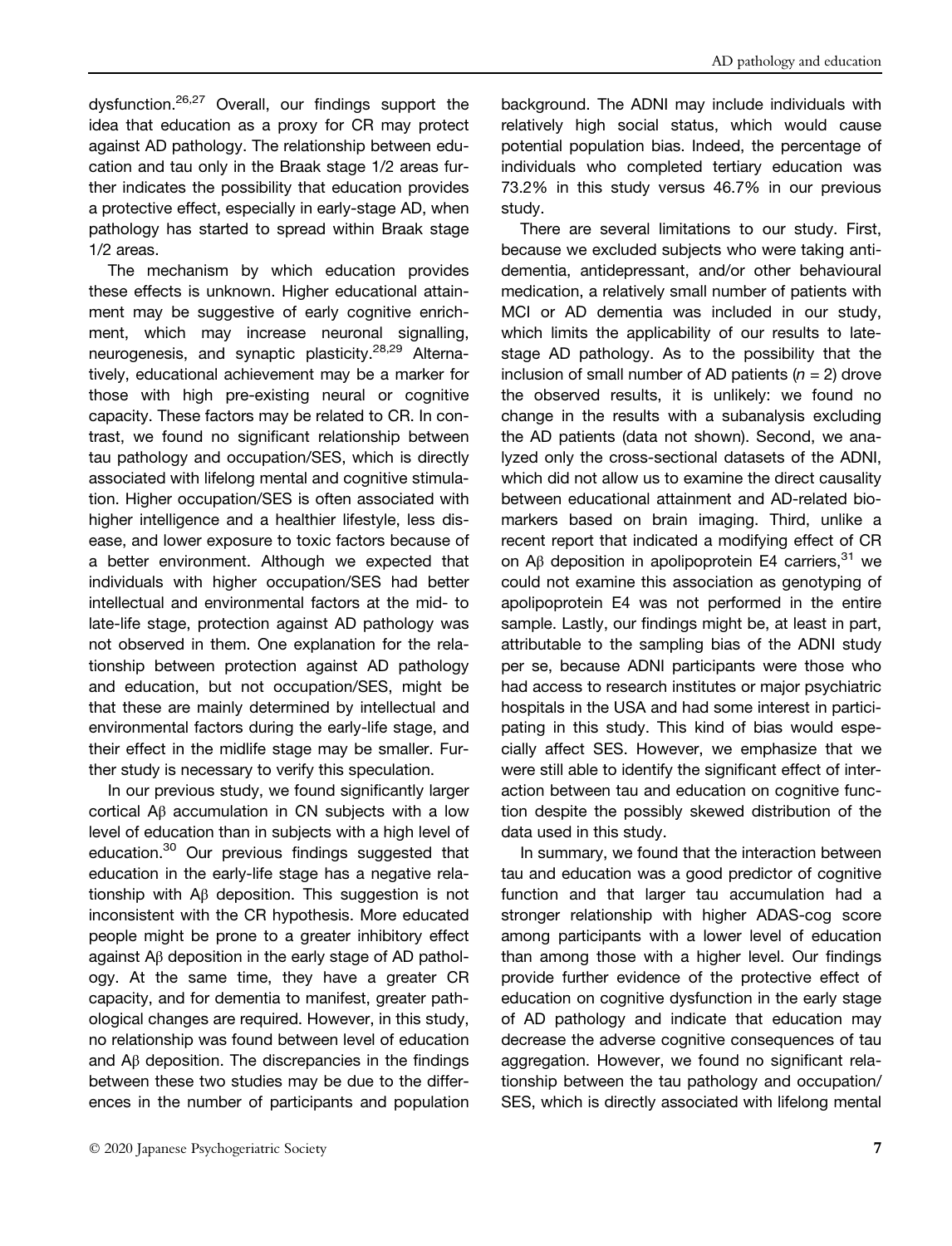and cognitive stimulation. Although we expected that the people with higher occupation/SES had a better environment at the mid- to late-life stage, they have no protective effect on cognitive dysfunction due to AD pathology. One explanation of CR's relationship with education, rather than with occupation/SES, was that CR was mainly determined by intellectual and environmental factors during early-life stage; the effect of factors on CR after the midlife stage is smaller than those of early stage. Further study is necessary to verify this speculation.

#### ACKNOWLEDGMENTS

Data collection and sharing for this project was funded by the Alzheimer's Disease Neuroimaging Initiative (ADNI) (US National Institutes of Health grant no. U01 AG024904) and DOD ADNI (US Department of Defense award no. W81XWH-12-2-0012). ADNI is funded by the US National Institute on Aging, the US National Institute of Biomedical Imaging and Bioengineering, and through generous contributions from the following organizations: AbbVie; Alzheimer's Association; Alzheimer's Drug Discovery Foundation; Araclon Biotech; BioClinica, Inc.; Biogen; Bristol Myers Squibb Company; CereSpir, Inc.; Cogstate; Eisai Inc.; Elan Pharmaceuticals, Inc.; Eli Lilly and Company; EuroImmun; F. Hoffmann-La Roche Ltd. and its affiliated company Genentech, Inc.; Fujirebio; GE Healthcare; IXICO Ltd.; Janssen Alzheimer Immunotherapy Research & Development, LLC.; Johnson & Johnson Pharmaceutical Research & Development LLC.; Lumosity; Lundbeck; Merck & Co., Inc.; Meso Scale Diagnostics, LLC.; NeuroRx Research; Neurotrack Technologies; Novartis Pharmaceuticals Corporation; Pfizer Inc.; Piramal Imaging; Servier; Takeda Pharmaceutical Company; and Transition Therapeutics. The Canadian Institutes of Health Research provides funds to support ADNI clinical sites in Canada. Private sector contributions are facilitated by the Foundation for the National Institutes of Health [\(http://www.fnih.org\)](http://www.fnih.org). The grantee organization is the Northern California Institute for Research and Education, and the study is coordinated by the Alzheimer's Therapeutic Research Institute at the University of Southern California. ADNI data are disseminated by the Laboratory for Neuro Imaging at the University of Southern California.

Additional support for analyses included in the present report was provided by the Research Funding for Longevity Sciences (no. 19-11) from the National Center for Geriatrics and Gerontology (Japan) and by Grants-in-Aid for Scientific Research (B) (no.19H03590) from the Japan Society for the Promotion of Science. The funding sources had no role in study design, data collection, data analyses, or data interpretation.

# DATA AVAILABILITY STATEMENT

The data that support the findings of this study are available from the corresponding author upon reasonable request.

#### **REFERENCES**

- 1 Bateman RJ, Xiong C, Benzinger TL et al. Clinical and biomarker changes in dominantly inherited Alzheimer's disease. N Engl J Med 2012; 367: 795–804.
- 2 Rowe CC, Ellis KA, Rimajova M et al. Amyloid imaging results from the Australian Imaging, Biomarkers and Lifestyle (AIBL) study of aging. Neurobiol Aging 2010; 31: 1275–1283.
- 3 Sperling RA, Aisen PS, Beckett LA et al. Toward defining the preclinical stages of Alzheimer's disease: recommendations from the National Institute on Aging-Alzheimer's Association workgroups on diagnostic guidelines for Alzheimer's disease. Alzheimers Dement 2011; 7: 280–292.
- 4 Sperling RA, Jack CR Jr, Aisen PS. Testing the right target and right drug at the right stage. Sci Transl Med 2011; 3: 111cm133.
- 5 Katzman R. Education and the prevalence of dementia and Alzheimer's disease. Neurology 1993; 43: 13–20.
- 6 Stern Y. Cognitive reserve in ageing and Alzheimer's disease. Lancet Neurol 2012; 11: 1006–1012.
- 7 Bennett DA, Wilson RS, Schneider JA et al. Education modifies the relation of AD pathology to level of cognitive function in older persons. Neurology 2003; 60: 1909–1915.
- 8 Stern Y. Cognitive reserve. Neuropsychologia 2009; 47: 2015–2028.
- 9 Bennett DA, Schneider JA, Arvanitakis Z et al. Neuropathology of older persons without cognitive impairment from two community-based studies. Neurology 2006; 66: 1837–1844.
- 10 Christensen H, Anstey KJ, Parslow RA, Maller J, Mackinnon A, Sachdev P. The brain reserve hypothesis, brain atrophy and aging. Gerontology 2007; 53: 82–95.
- 11 Stern Y. What is cognitive reserve? Theory and research application of the reserve concept. J Int Neuropsychol Soc 2002; 8: 448–460.
- 12 Kemppainen NM, Aalto S, Karrasch M et al. Cognitive reserve hypothesis: Pittsburgh Compound B and fluorodeoxyglucose positron emission tomography in relation to education in mild Alzheimer's disease. Ann Neurol 2008; 63: 112–118.
- 13 Rentz DM, Mormino EC, Papp KV, Betensky RA, Sperling RA, Johnson KA. Cognitive resilience in clinical and preclinical Alzheimer's disease: the association of amyloid and tau burden on cognitive performance. Brain Imaging Behav 2017; 11: 383–390.